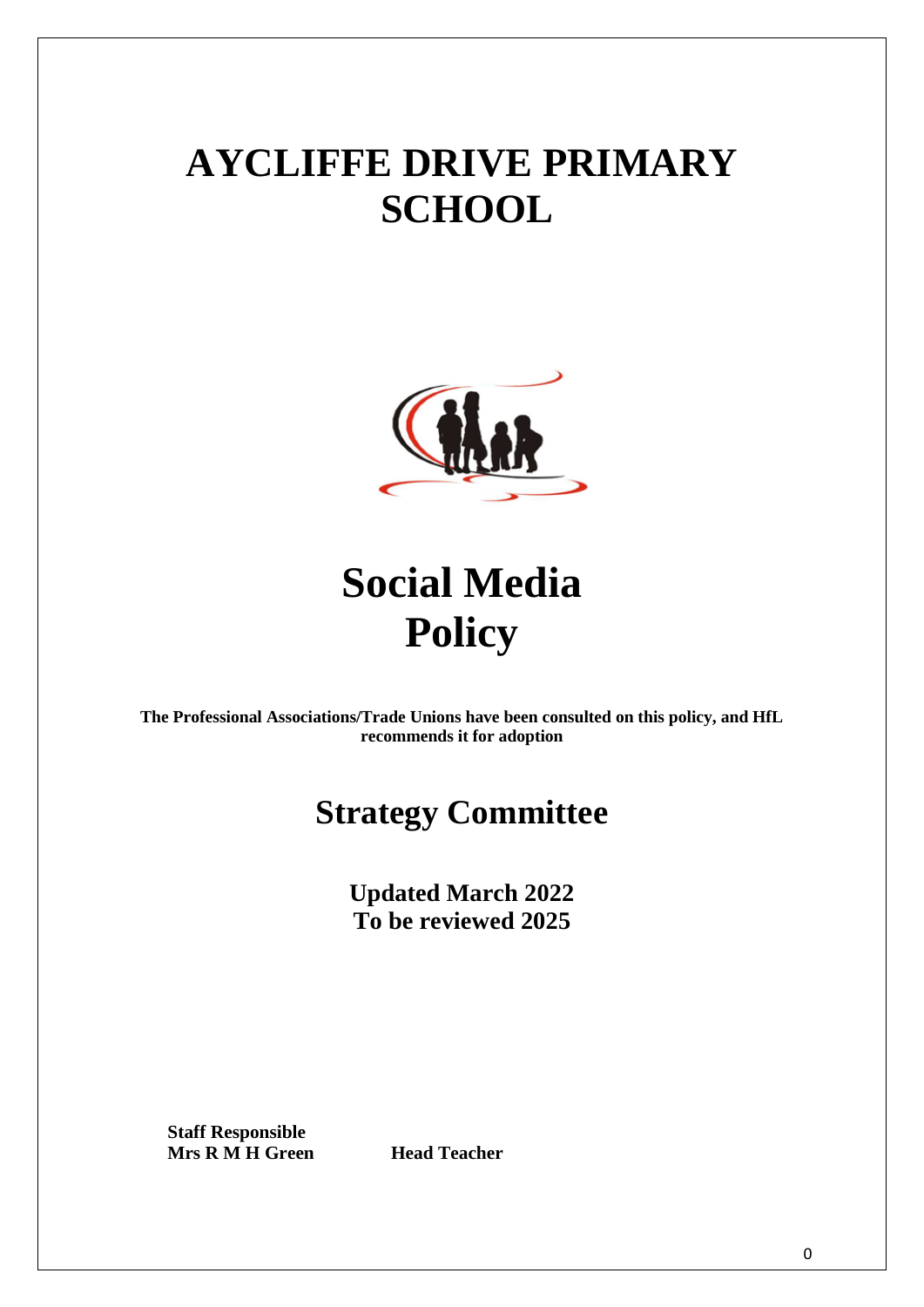| 6 |  |
|---|--|
|   |  |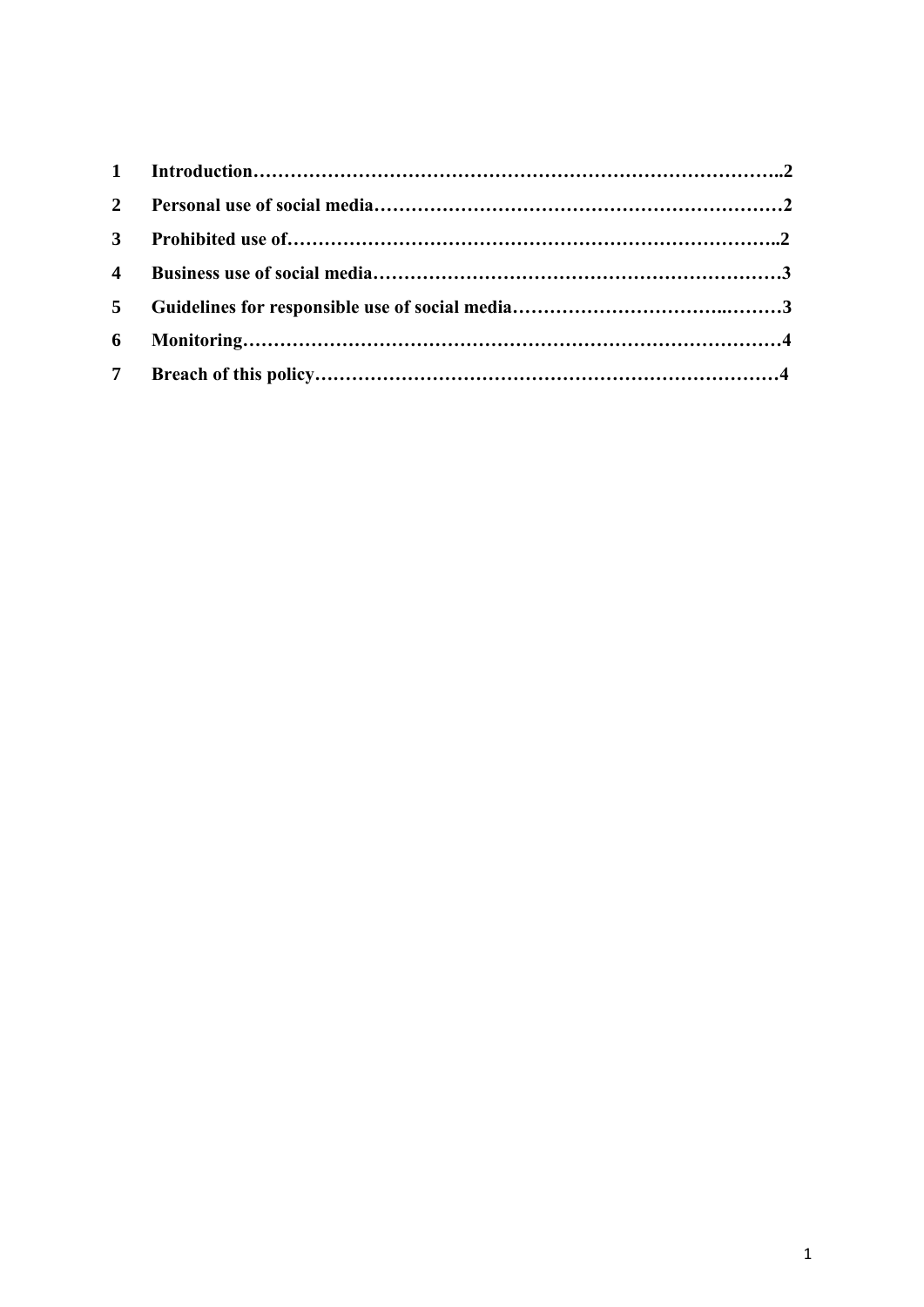#### **1 Introduction**

The aims of this policy are to:

- enable appropriate use of social networking sites in a safe and secure manner.
- safeguard employees in their use of social networking sites and ensure they do not make themselves vulnerable
- minimise the risks to the school through use of social media.

For the purposes of this policy, social media is any online platform or app that allows parties to communicate with each other or to share data in a public forum. This includes social forums such as Twitter, Facebook and LinkedIn. Social media also covers blogs, image-sharing and video websites such as YouTube.

Employees should be aware there are many more examples of social media than can be listed here and this is a constantly changing area. Employees should follow these guidelines in relation to any social media that they use.

This policy applies to use of social media for business purposes as well as personal use that may affect the school in any way. It covers all employees, consultants, volunteers and agency workers.

This policy does not form part of any employee's contract of employment and it may be amended at any time. The school may also vary this policy as appropriate in any case.

#### **2 Personal use of social media**

[Personal use of social media is never permitted during working hours or by means of our computers, networks and other IT resources and communications systems.

#### **OR**

Occasional personal use of social media during working hours is permitted in the schools designated place so long as it does not involve unprofessional or inappropriate content, does not interfere with employment responsibilities or productivity and complies with this policy.

#### **OR**

Employees must limit their personal use of social media on their own equipment to rest breaks such as lunch or break times. The use personal devices must be discreet and not in the presence of pupils. Personal use may not interfere with employment responsibilities or productivity and comply with this policy.]

#### *\*delete or amend as required*

#### **3 Prohibited use**

Employees must not abuse their position of trust with pupils including, but not limited to:

- Accepting any current pupils, or former pupil under the age of 18, as friends, or requesting such friendships
- Communicating personally with pupils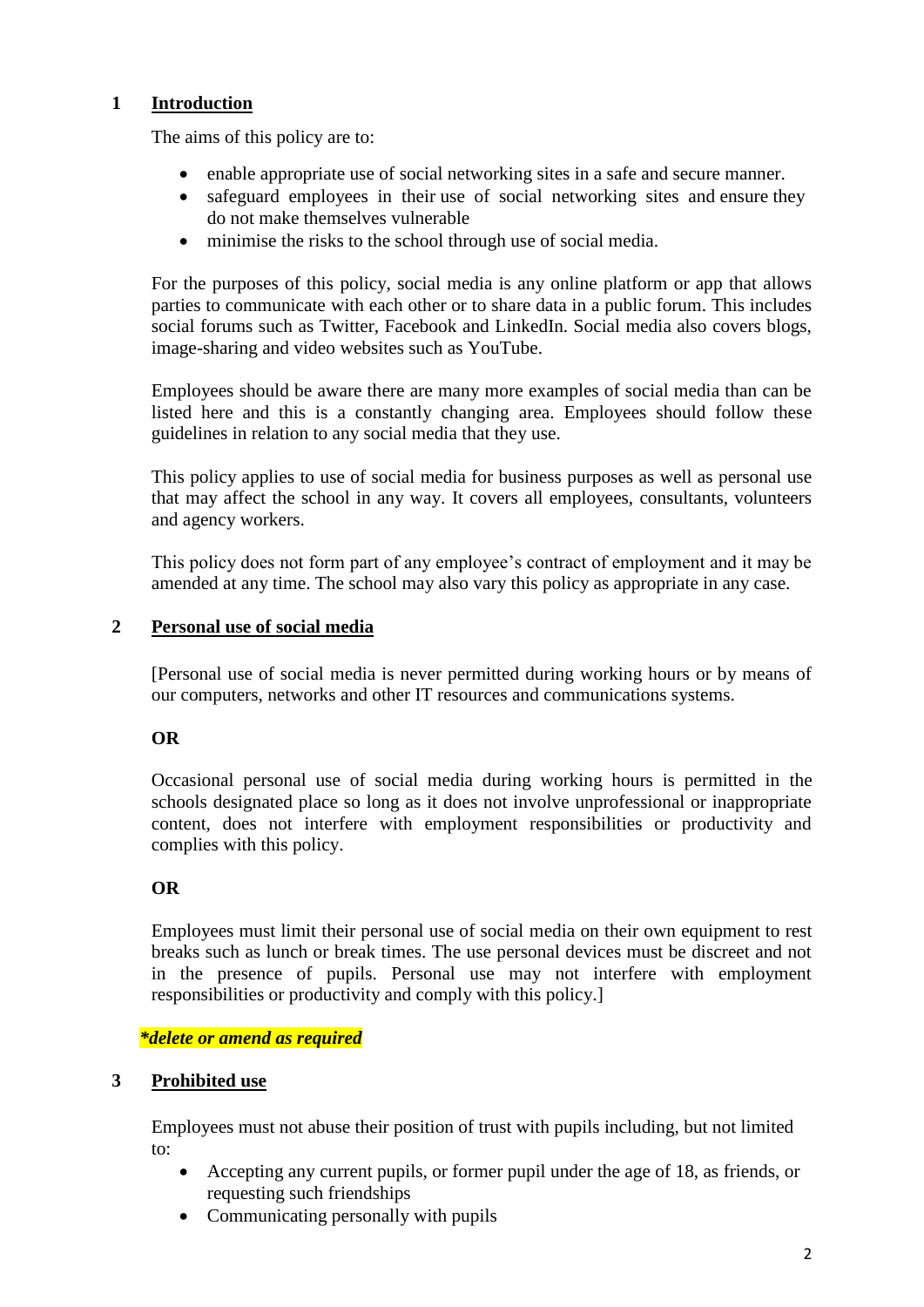- Posting photographs of pupils on sites not owned by the school
- Commenting about or naming pupils.

Employees must avoid making any social media communications that could damage the schools interests or reputation, even indirectly.

Employees must not use social media to:

- defame or disparage the school, its employees or any third party
- harass, bully or unlawfully discriminate against staff or third parties
- make false or misleading statements
- impersonate colleagues or third parties.

The employee must not express opinions on the schools behalf via social media, unless expressly authorised to do so and through the appropriate approved social media channels.

The employee must not post comments about sensitive school-related topics, such as the schools performance, internal disputes involving pupils, parents or employees or do anything to jeopardise the schools confidential information particularly with regards to pupils and other employees. The employee must not include the school's logo or other trademarks in any social media posting, unless expressly authorised to do so.

Employees should never provide professional references on behalf of the school for other individuals without the express authority of the Headteacher including on social or professional networking sites. Such references, positive and negative, can be attributed to the school and create legal liability for both the author of the reference and the school.

Social media should never be used in a way that breaches any other School policies. If an **internet post would breach any policy/ procedure in another forum, it will also breach** them in an online forum.

#### **4 Business use of social media**

If an employee is contacted for comments about the school for publication anywhere, including in any social media outlet, the enquiry should be directed to the Line Manager/Headteacher and the employee should not respond without written approval.

#### **5 Guidelines for responsible use of social media**

The employee should make it clear in social media postings that the employee is speaking on the employee's own behalf.

Employees should be respectful to others when making any statement on social media and be aware that the employee is personally responsible for all communications which will be published on the internet for anyone to see. Employees should ensure that they use privacy and access settings whilst being aware that they cannot control the use of their postings by others.

The employee should also ensure any content they post on social media are consistent with the professional image the employee presents to colleagues, pupils and parents.